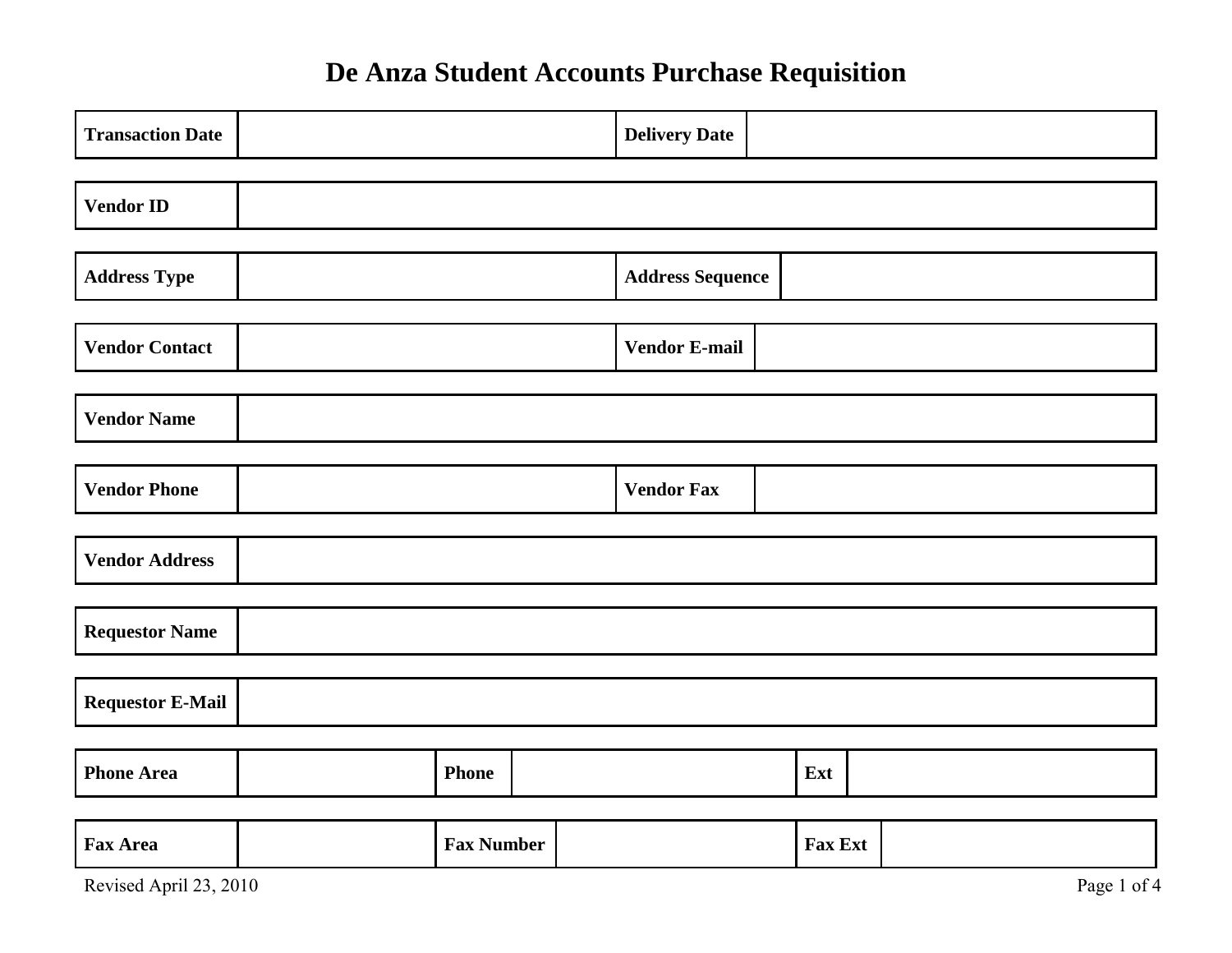| <b>Chart of Accounts</b> | $\mathbf C$ |                      | Organization        |  |                  |  |
|--------------------------|-------------|----------------------|---------------------|--|------------------|--|
| <b>Currency Code</b>     |             | <b>Discount Code</b> |                     |  | <b>Tax Group</b> |  |
| <b>Ship Code</b>         | 4A          |                      | <b>Attention To</b> |  |                  |  |
| <b>Comments</b>          |             |                      |                     |  |                  |  |

| <b>Document Text, Printing</b> |
|--------------------------------|
|--------------------------------|

| Document Text, Non-Printing |  |
|-----------------------------|--|
|                             |  |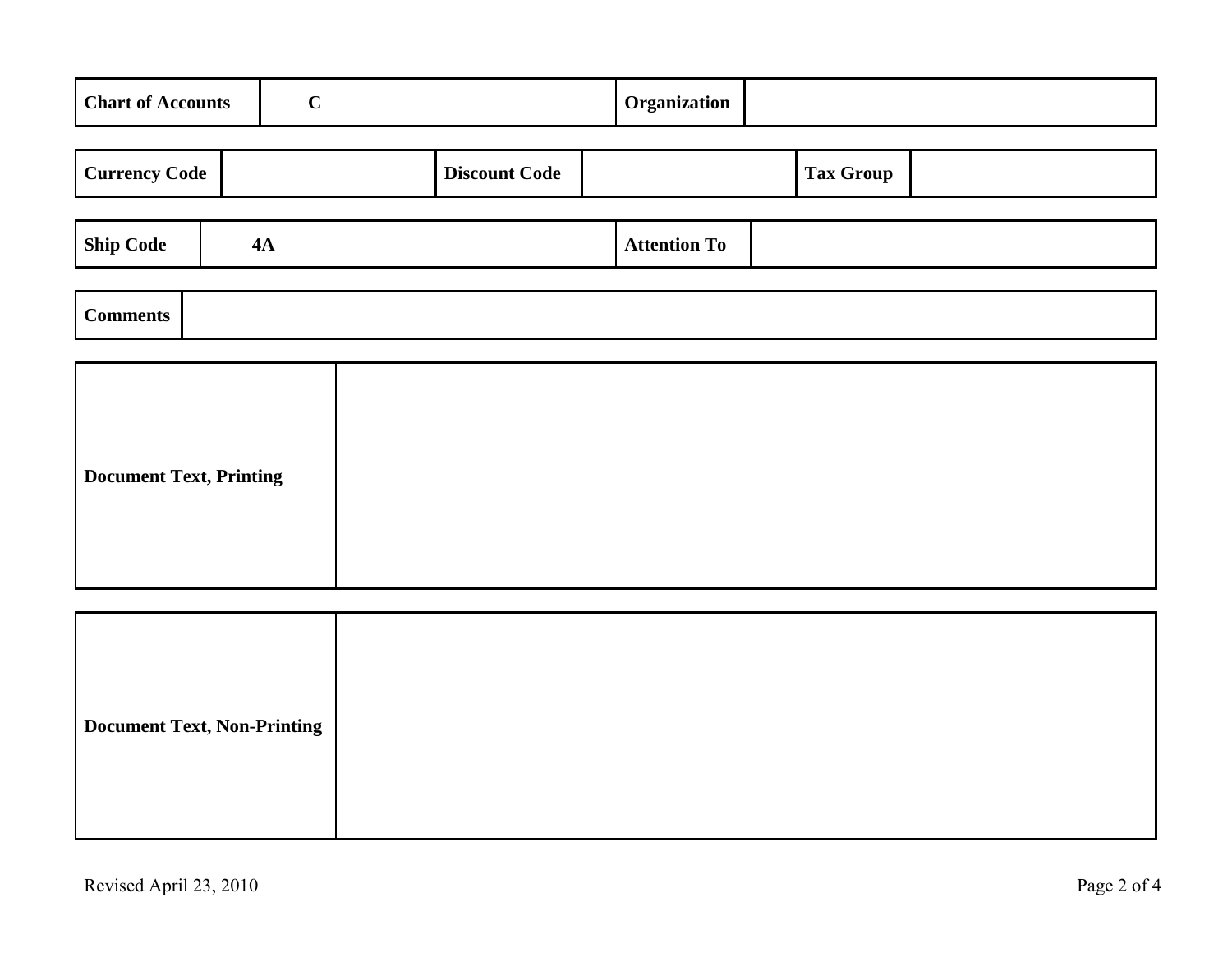#### **Commodities**

| <b>Item</b> | <b>Commodity Description</b> | U/M   Tax Group   Quan   Unit Price |  | <b>Discount Amount</b> | <b>Additional Amount</b> |
|-------------|------------------------------|-------------------------------------|--|------------------------|--------------------------|
|             |                              |                                     |  |                        |                          |
|             |                              |                                     |  |                        |                          |
|             |                              |                                     |  |                        |                          |
| 4           |                              |                                     |  |                        |                          |
|             |                              |                                     |  |                        |                          |

Attach additional sheets for individual Commodity Text, Printing and Non-Printing if necessary.

## **Calculated Commodity Amounts**

| <b>Item</b>    | <b>Extended Amount</b> | <b>Discount Amount</b> | <b>Additional Amount</b> | <b>Tax Amount</b> | <b>Net Amount</b> |
|----------------|------------------------|------------------------|--------------------------|-------------------|-------------------|
|                |                        |                        |                          |                   |                   |
| $\overline{2}$ |                        |                        |                          |                   |                   |
| 3              |                        |                        |                          |                   |                   |
| $\overline{4}$ |                        |                        |                          |                   |                   |
| $\mathcal{D}$  |                        |                        |                          |                   |                   |
| Totals:        |                        |                        |                          |                   |                   |